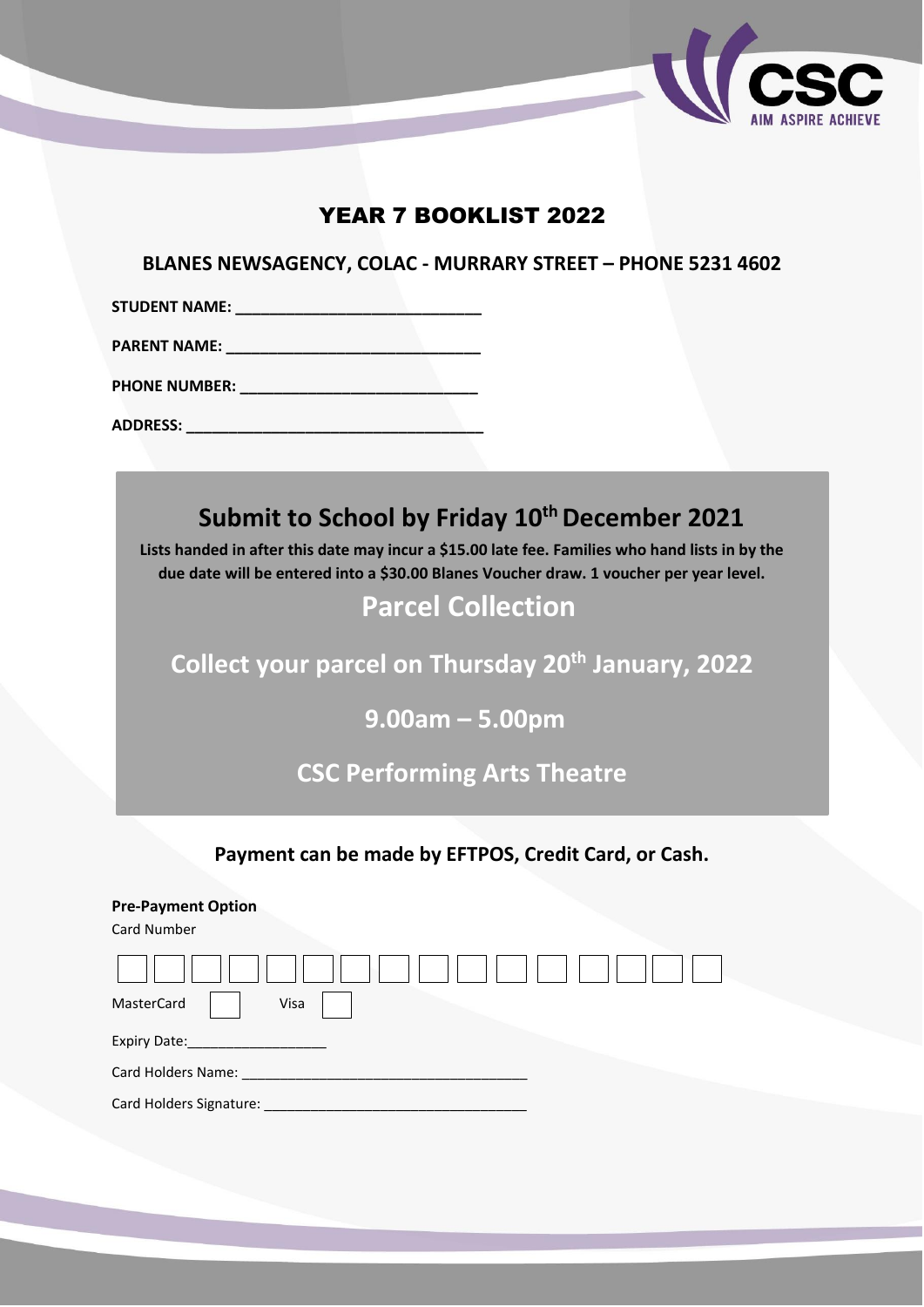## **AVID Folder and Stationery**

All Year 7 Students will receive a **FREE AVID folder at the beginning of 2022.**

Supplied by CSC, this will include MOST of your child's stationery requirements.

To understand what you still need to provide, please follow the booklist at each year level. For example, ART classes may require a separate folio and additional pencils or textas to what the AVID folder contains.

#### **CSC will Supply 1 Folder including:**

1 x 40mm Heavy Duty A4 3 ring binder- purple or black Binder Books - enough for each subject x 48 page 1 x 10pk A4 Plastic pockets 1 x Binder Pocket with zipper 1 x A4 PVC Divider Cards –Set of 10 1 x 15cm ruler (plastic) 2 x blue pens 1 x black pen 2 x highlighters (different colours) 1 x hb pencil

### **Example:**



## **eBooks and online subscriptions**

Students will receive access to these in the first 1-2 weeks of 2022 via the Colac Secondary College ICT department.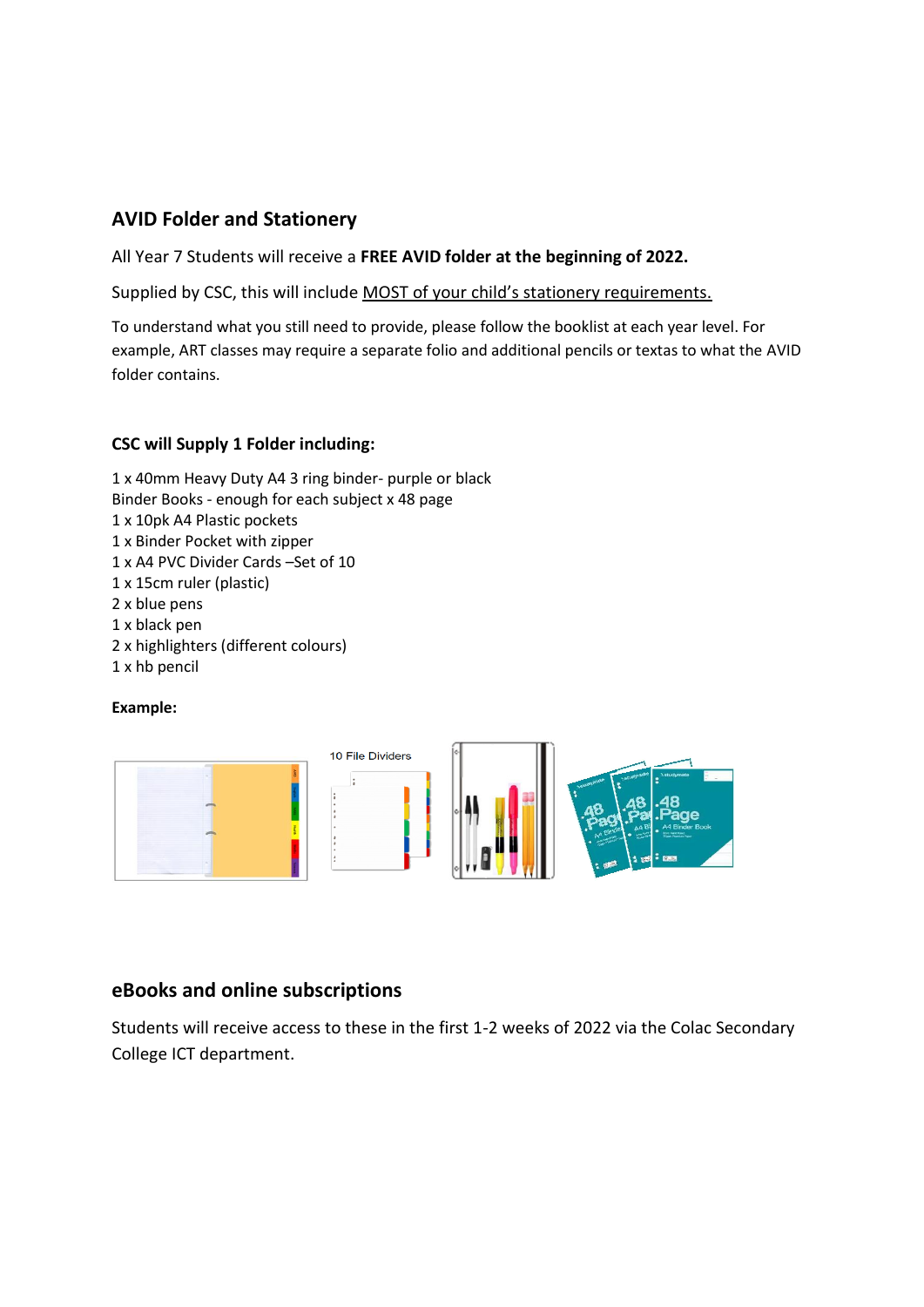# **YEAR 7 BOOKLIST 2022**

# **Student Name: \_\_\_\_\_\_\_\_\_\_\_\_\_\_\_\_\_\_\_\_\_\_\_\_**

## **Please return by Friday 10 th December, 2021**

| ART AND VISUAL COMMUNICATION DESIGN                                    | <b>CODE</b>            | <b>QTY</b>   | <b>PRICE</b>           | <b>TOTAL</b> |
|------------------------------------------------------------------------|------------------------|--------------|------------------------|--------------|
| Fineline Pen Artline 210 0.6mm Black                                   | 60                     | 1            | 2.95                   |              |
| Pencil 2B                                                              | 57                     | 1            | 0.80                   |              |
| Pencil HB                                                              | 56                     | 1            | 0.80                   |              |
| A3 Visual Diary - 60 sheet 110gsm                                      | 61                     | 1            | 11.95                  |              |
|                                                                        |                        |              |                        |              |
| <b>DANCE DRAMA</b>                                                     | <b>CODE</b>            |              | QTY PRICE TOTAL        |              |
| Stationery supplied in AVID folder                                     | <b>Supplied By CSC</b> |              |                        |              |
| <b>DIGITAL TECHNOLOGIES</b>                                            | <b>CODE</b>            |              | <b>QTY PRICE TOTAL</b> |              |
| Stationery supplied in AVID folder                                     | <b>Supplied By CSC</b> |              |                        |              |
| <b>ENGLISH HUMANITIES</b>                                              | <b>CODE</b>            | <b>QTY</b>   | <b>PRICE</b>           | <b>TOTAL</b> |
| 47 Degrees (Justin D'arth) ISBN 9780143789079                          | 1                      | $\mathbf{1}$ | 16.95                  |              |
| Parvana (Deborah Ellis) ISBN 9781865086941                             | $\overline{2}$         | 1            | 16.95                  |              |
| Education Perfect - Online Learning Module                             | 94                     | 1            | 10.00                  |              |
| Stationery supplied in AVID folder                                     | <b>Supplied By CSC</b> |              |                        |              |
| <b>FRENCH</b>                                                          | <b>CODE</b>            |              | <b>QTY PRICE</b>       | <b>TOTAL</b> |
| Stationery supplied in AVID folder                                     | <b>Supplied By CSC</b> |              |                        |              |
| <b>FOOD TECHNOLOGY</b>                                                 | <b>CODE</b>            | <b>QTY</b>   | <b>PRICE</b>           | <b>TOTAL</b> |
| A clean plastic container is required for each class to take food home | <b>Bring from home</b> |              |                        |              |
| Stationery supplied in AVID folder                                     | <b>Supplied By CSC</b> |              |                        |              |
| <b>HEALTH AND PHYSICAL EDUCATION</b>                                   | <b>CODE</b>            |              | <b>QTY PRICE</b>       | <b>TOTAL</b> |
| Stationery supplied in AVID folder                                     | <b>Supplied By CSC</b> |              |                        |              |
| <b>MATHEMATICS</b>                                                     | <b>CODE</b>            | <b>QTY</b>   | <b>PRICE</b>           | <b>TOTAL</b> |
| Maths - Pearson eBook                                                  | 97                     | 1            | 30.00                  |              |
| Education Perfect - Online Learning Module                             | 95                     | 1            | 10.00                  |              |
| Essential Assessment - Online Assessment Module                        | 96                     | 1            | 5.00                   |              |
| Calculator Scientific - TI30XB Multiview                               | 62                     | 1            | 29.95                  |              |
| Headset - Ear Bud Design                                               | 63                     | 1            | 13.95                  |              |
| Stationery supplied in AVID folder                                     | <b>Supplied By CSC</b> |              |                        |              |
| <b>MUSIC</b>                                                           | <b>CODE</b>            | <b>QTY</b>   | <b>PRICE</b>           | <b>TOTAL</b> |
| Musicianship and AT - Level One (2nd Ed) - Student Book ISBN           |                        |              |                        |              |
| 9780977559763                                                          | 3                      | $\mathbf 1$  | 19.95                  |              |

Headset - Ear Bud Design (Only one set required across subjects)  $\sqrt{63}$  1  $\sqrt{13.95}$ Stationery supplied in AVID folder **Supplied By CSC Supplied By CSC**